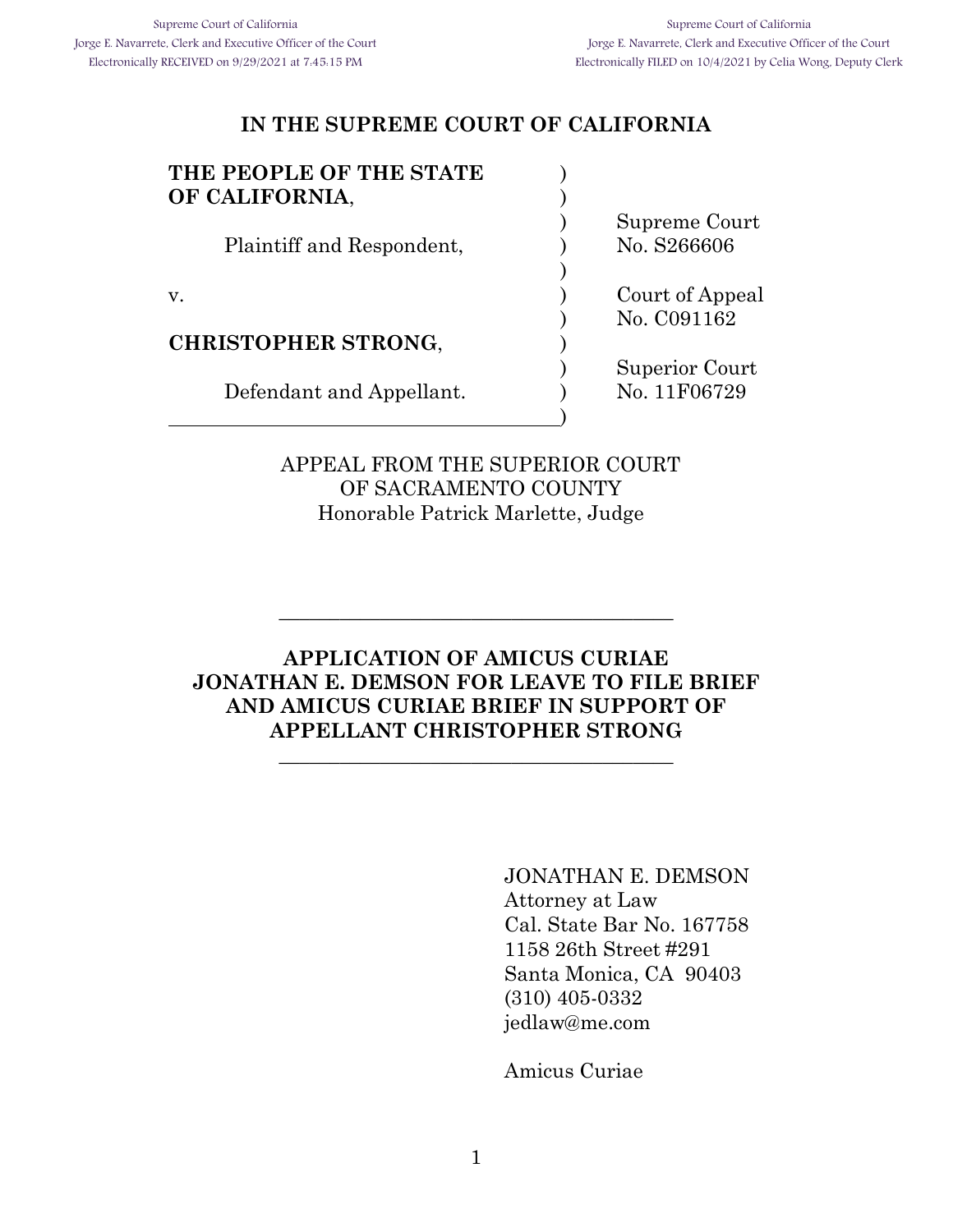# **TABLE OF CONTENTS**

| APPLICATION OF AMICUS CURIAE JONATHAN E. DEMSON<br>FOR LEAVE TO FILE BRIEF IN SUPPORT OF APPELLANT |
|----------------------------------------------------------------------------------------------------|
|                                                                                                    |
|                                                                                                    |
| B. The Attached Amicus Curiae Brief Would Assist                                                   |
|                                                                                                    |
| BRIEF OF AMICUS CURIAE JONATHAN E. DEMSON IN<br>SUPPORT OF APPELLANT CHRISTOPHER STRONG  8         |
|                                                                                                    |
| I. THE COURT OF APPEAL'S RULING THAT                                                               |
| APPELLANT'S FELONY-MURDER SPECIAL                                                                  |
| CIRCUMSTANCE TRUE FINDING PRECLUDES HIM                                                            |
| FROM MAKING A PRIMA FACIE SHOWING OF                                                               |
| ELIGIBILITY FOR RESENTENCING UNDER PENAL                                                           |
| CODE SECTION 1170.95 IS BASED ON A                                                                 |
| MISAPPLICATION OF THE DOCTRINE OF ISSUE                                                            |
|                                                                                                    |
|                                                                                                    |
|                                                                                                    |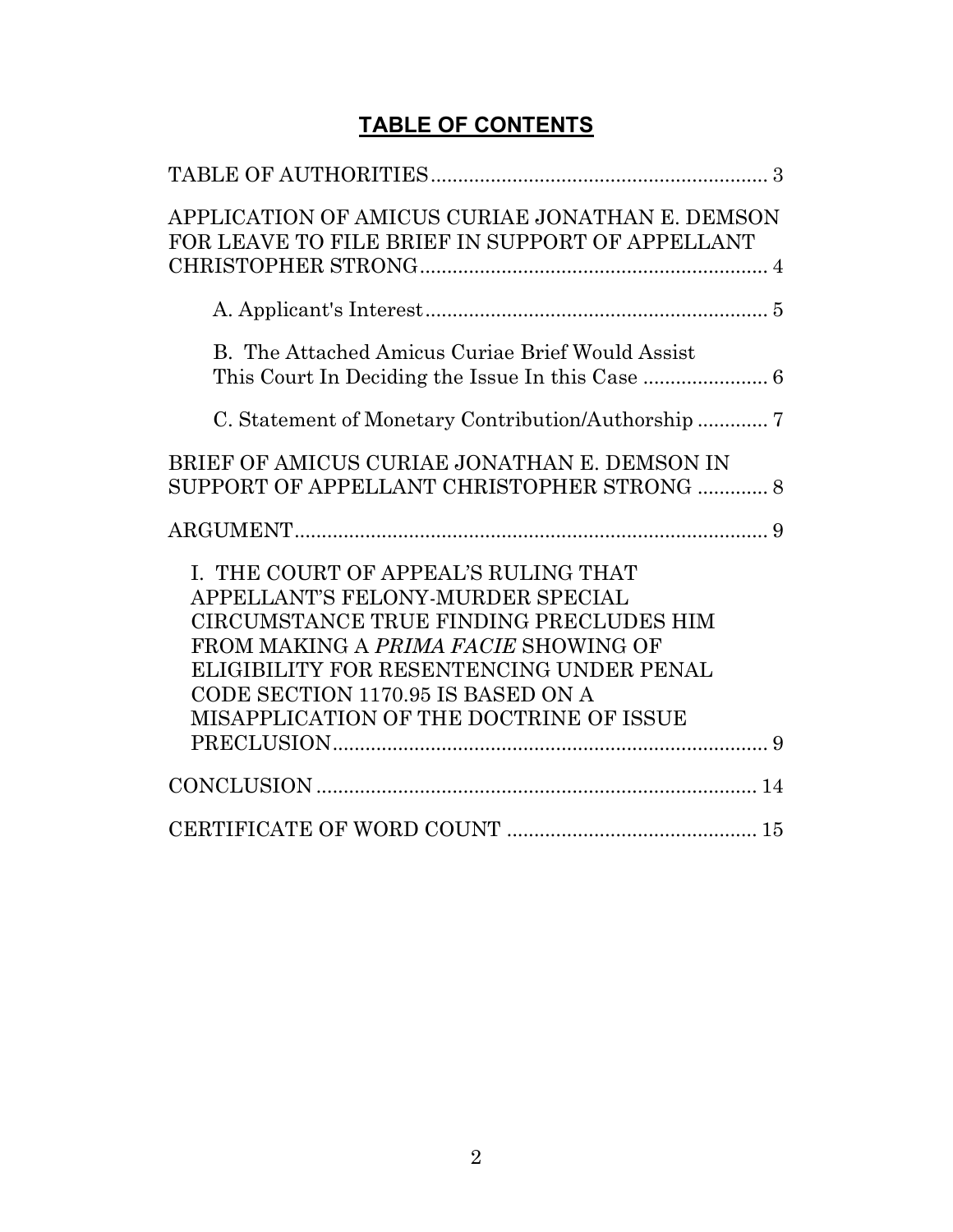# **TABLE OF AUTHORITIES**

# **Cases (California)**

| Auto Equity Sales, Inc. v. Superior Court (1962) 57 Cal.2d 450  6 |
|-------------------------------------------------------------------|
|                                                                   |
|                                                                   |
|                                                                   |
|                                                                   |
|                                                                   |
|                                                                   |
|                                                                   |
|                                                                   |
|                                                                   |
|                                                                   |
|                                                                   |

# **Statutes**

# **Rules**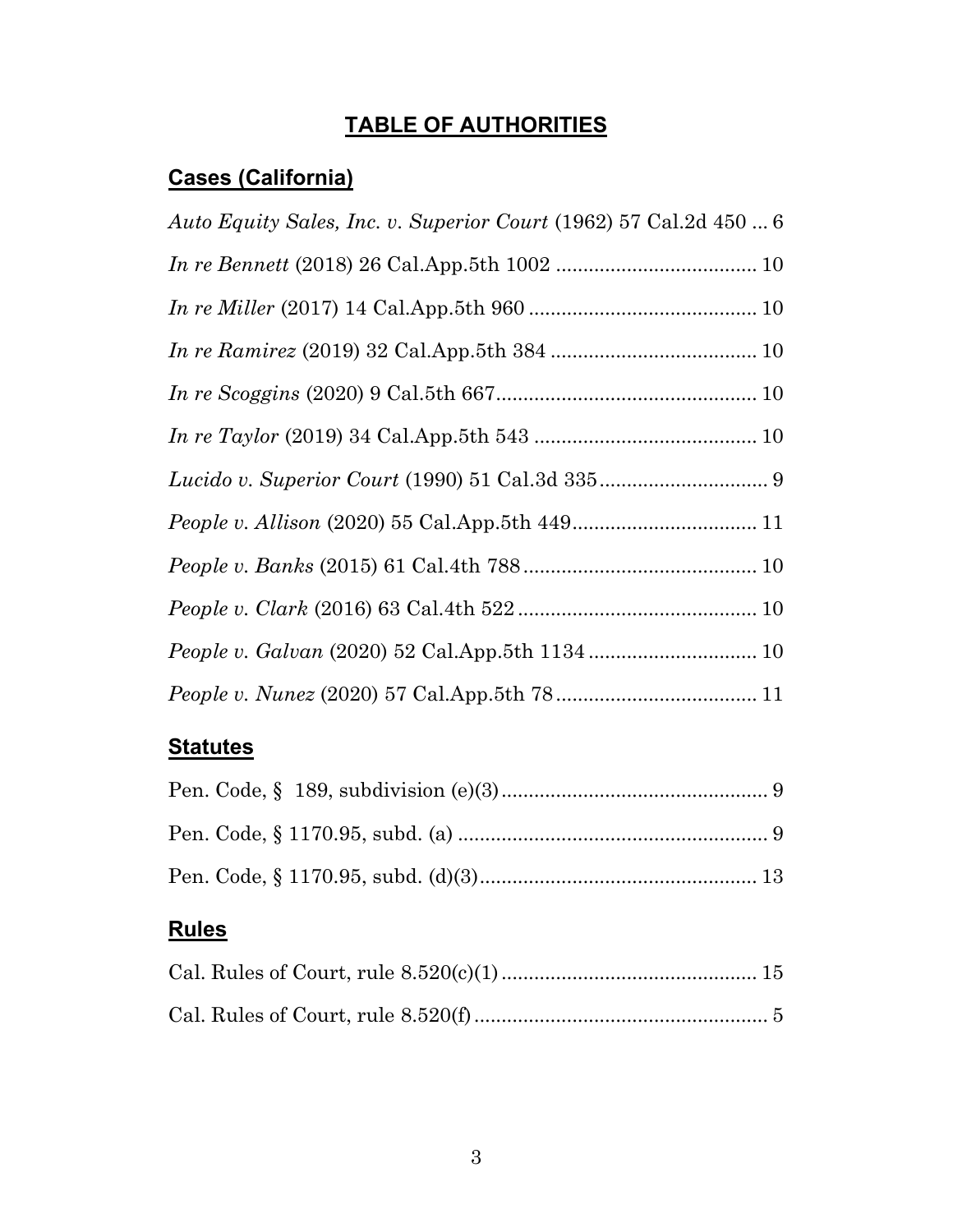| THE PEOPLE OF THE STATE    |                 |
|----------------------------|-----------------|
| OF CALIFORNIA,             |                 |
|                            | Supreme Court   |
| Plaintiff and Respondent,  | No. S266606     |
|                            |                 |
| v.                         | Court of Appeal |
|                            | No. C091162     |
| <b>CHRISTOPHER STRONG,</b> |                 |
|                            | Superior Court  |
| Defendant and Appellant.   | No. 11F06729    |
|                            |                 |
|                            |                 |

### APPEAL FROM THE SUPERIOR COURT OF SACRAMENTO COUNTY Honorable Patrick Marlette, Judge

#### **APPLICATION OF AMICUS CURIAE JONATHAN E. DEMSON FOR LEAVE TO FILE BRIEF IN SUPPORT OF APPELLANT CHRISTOPHER STRONG**

\_\_\_\_\_\_\_\_\_\_\_\_\_\_\_\_\_\_\_\_\_\_\_\_\_\_\_\_\_\_\_\_\_\_\_\_\_\_\_

\_\_\_\_\_\_\_\_\_\_\_\_\_\_\_\_\_\_\_\_\_\_\_\_\_\_\_\_\_\_\_\_\_\_\_\_\_\_\_

JONATHAN E. DEMSON Attorney at Law Cal. State Bar No. 167758 1158 26th Street #291 Santa Monica, CA 90403 (310) 405-0332 jedlaw@me.com

Amicus Curiae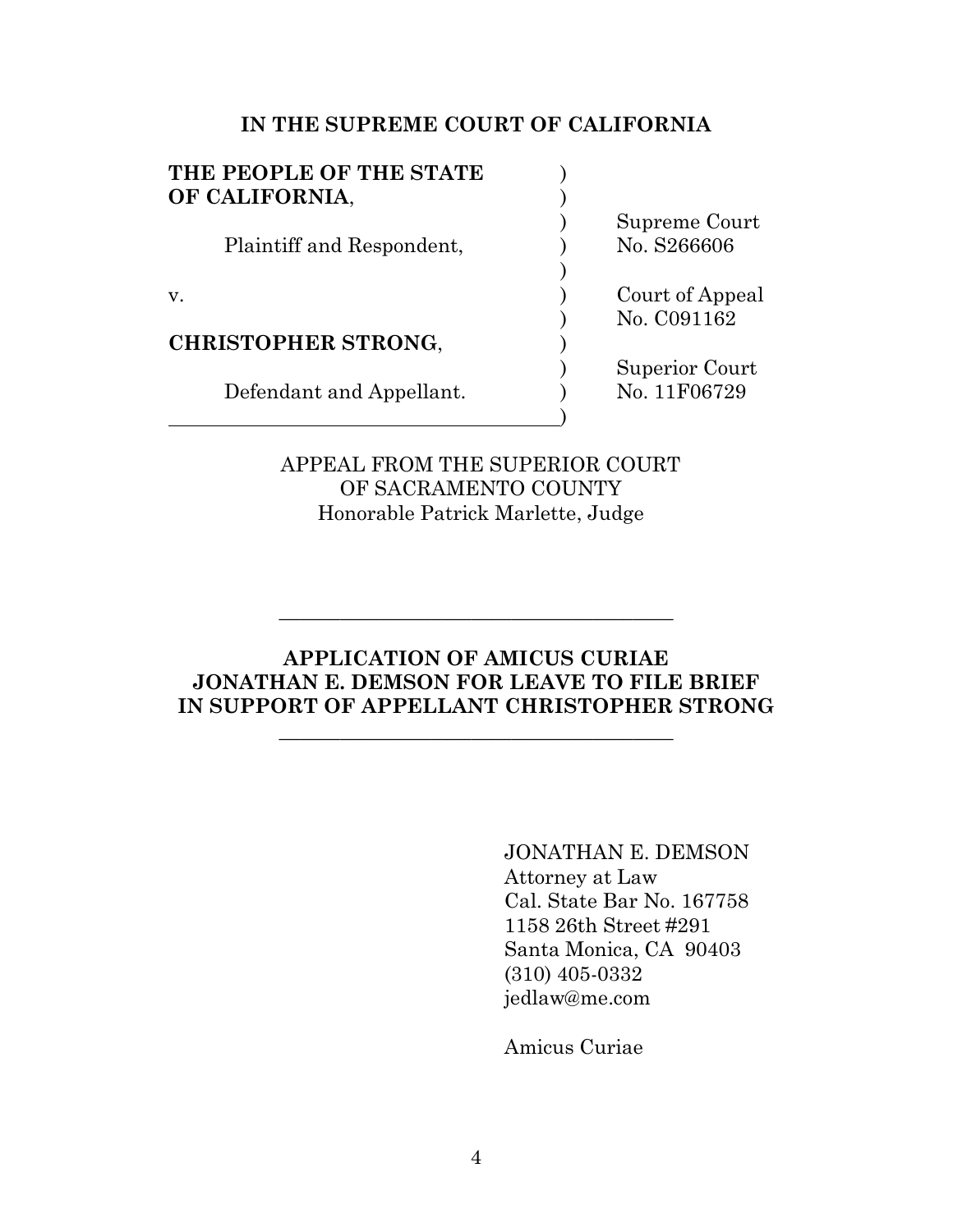#### **TO THE HONORABLE TANI CANTIL-SAKAUYE, CHIEF JUSTICE, AND TO THE HONORABLE ASSOCIATE JUSTICES OF THE SUPREME COURT OF THE STATE OF CALIFORNIA:**

Pursuant to rule 8.520(f) of the California Rules of Court, applicant Jonathan E. Demson respectfully requests that this Court grant permission to file the attached amicus curiae brief.

#### *A. Applicant's Interest*

Applicant is an attorney who has been appointed by the Court of Appeal of California, Second Appellate District, to represent the defendants in seven different cases, all of which are substantially similar to this case (*People v. Shawn Earl Berry* (B307146); *People v. Dante Lavell Bloxton* (B307556); *People v. Brandon Daniels* (B308995); *People v. Gerald McKenzie* (B305393); *People v. Gregory Douglas Miner* (B301803); *People v. Mark Damon Myers* (B306667); *People v. José Yuriar* (B305575)). Each of these defendants is appealing from the summary denial of his petition for resentencing pursuant to Penal Code section 1170.95. In each case, the superior court ruled that the defendant is ineligible for resentencing because his record of conviction includes a felony-murder special circumstance true finding (Pen. Code,  $\S 190.2$ , subd. (a)(17)). In each case, the special circumstance true finding pre-dates this Court's decisions in *People v. Banks* (2015) 61 Cal.4th 788 and *People v. Clark* (2016) 63 Cal.4th 522.

In two of these cases, this Court has granted review and held the case pending this Court's decision in this case *(People v. Gerald McKenzie* (S269217); *People v. Gregory Douglas Miner*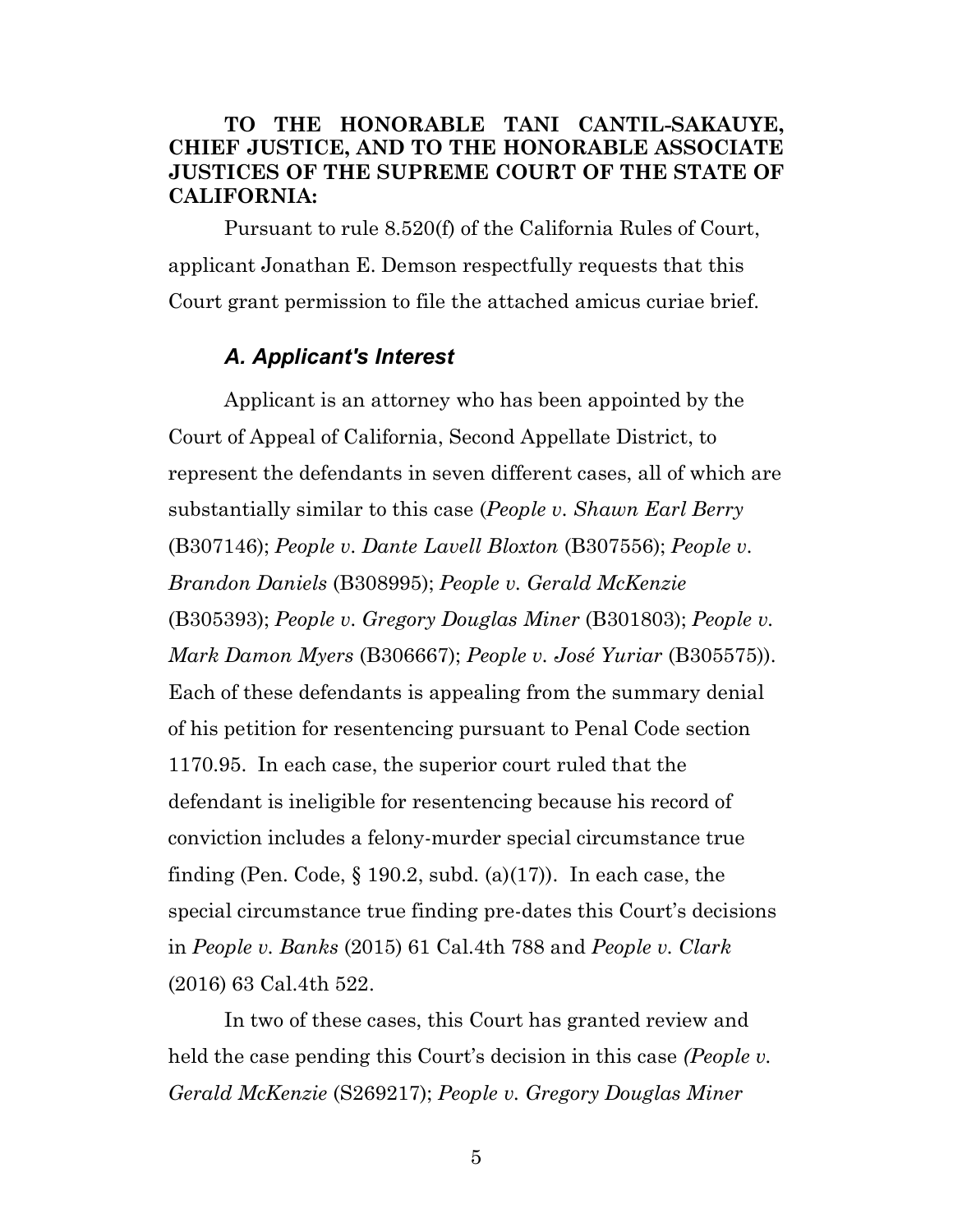(S268685)). In one case, a petition for review on the same issue is pending (*People v. Dante Lavell Bloxton* (S270612)), and in one case a similar petition is being filed tomorrow. The remaining three cases are fully briefed and awaiting decision by the court of appeal, and the issue on appeal is the same.

This Court's decision in this case will, of course, be binding on the court of appeal in each of the aforementioned seven cases. (See *Auto Equity Sales, Inc. v. Superior Court* (1962) 57 Cal.2d 450, 455.) For this reason, applicant has an interest in how this Court decides this issue.

## *B. The Attached Amicus Curiae Brief Would Assist This Court In Deciding the Issue In this Case*

Applicant's amicus curiae brief focuses on an aspect of the issue in this case that has not been fully addressed in the relevant case law. Because appellant's jury was not asked to decide whether he is eligible for resentencing under Penal Code section 1170.95, a law not yet in existence, the crucial question is whether appellant's felony-murder special circumstance true finding nevertheless precludes him from making a *prima facie* showing of eligibility for relief under that law. This question directly implicates the doctrine of issue preclusion, sometimes referred to as 'collateral estoppel.' Applicant therefore concludes that the resolution of this case should turn on the proper application of the doctrine of issue preclusion, yet that doctrine has received little attention in the relevant case law. Applicant's amicus curiae brief focuses on that issue.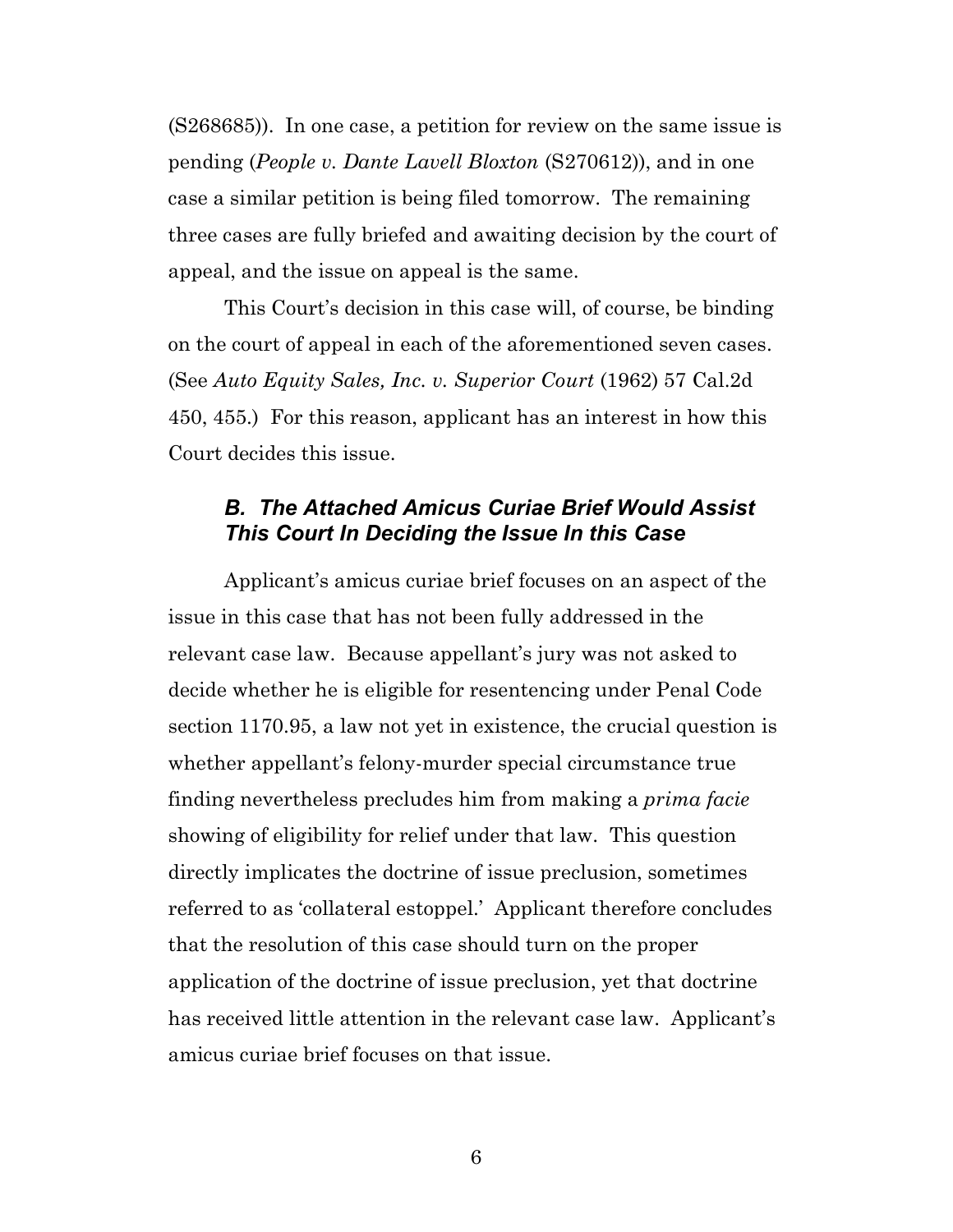### *C. Statement of Monetary Contribution/Authorship*

The attached amicus curiae brief was authored and is funded entirely by Jonathan E. Demson, counsel for appellant in each of the seven aforementioned cases. The brief is based on briefs applicant filed in these seven cases, for which counsel was compensated by the State of California. No additional compensation or reimbursement is being sought for the preparation and filing of this amicus curiae brief.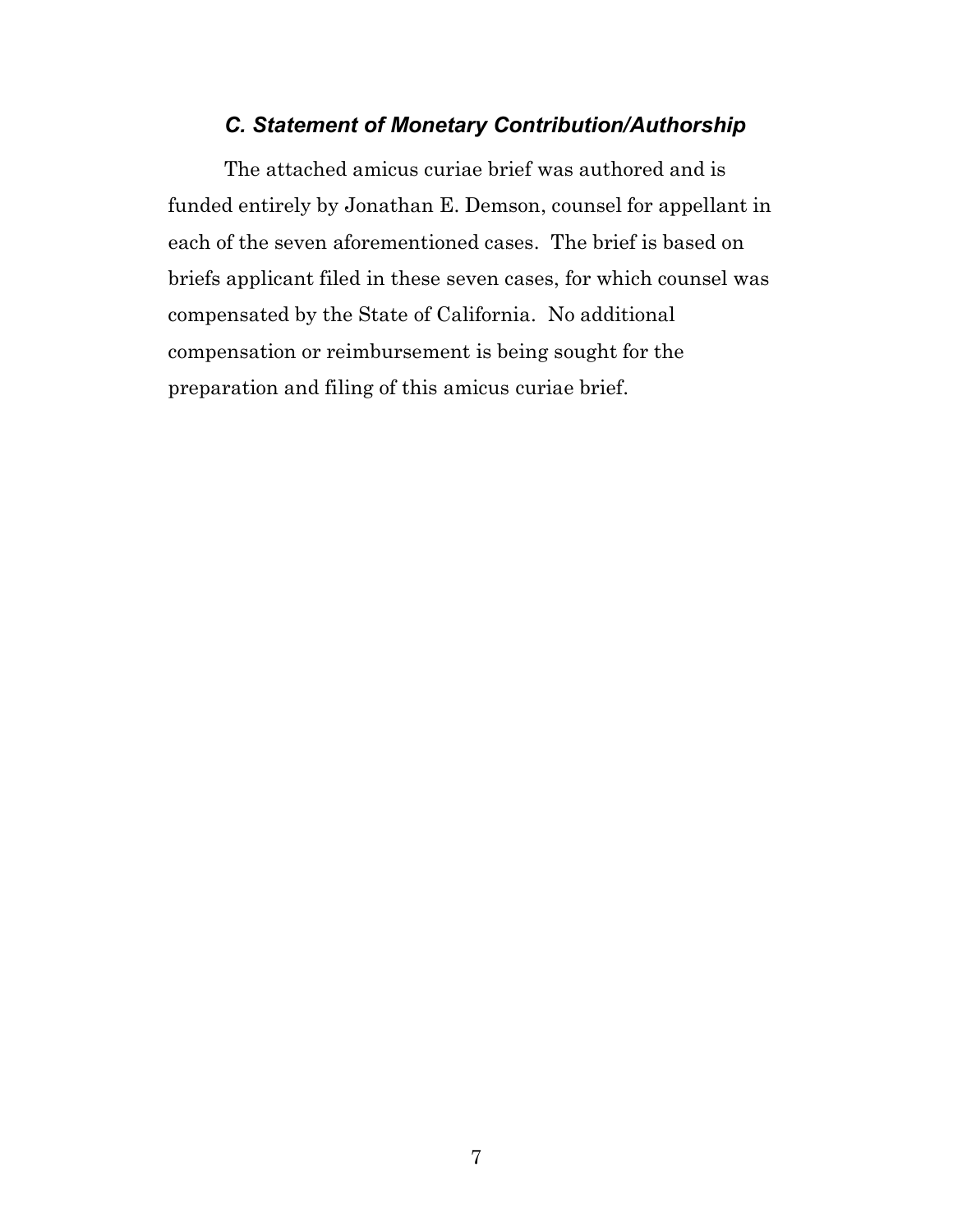| THE PEOPLE OF THE STATE    |                 |
|----------------------------|-----------------|
| OF CALIFORNIA,             |                 |
|                            | Supreme Court   |
| Plaintiff and Respondent,  | No. S266606     |
|                            |                 |
| v.                         | Court of Appeal |
|                            | No. C091162     |
| <b>CHRISTOPHER STRONG,</b> |                 |
|                            | Superior Court  |
| Defendant and Appellant.   | No. 11F06729    |
|                            |                 |
|                            |                 |

### APPEAL FROM THE SUPERIOR COURT OF SACRAMENTO COUNTY Honorable Patrick Marlette, Judge

### **BRIEF OF AMICUS CURIAE JONATHAN E. DEMSON IN SUPPORT OF APPELLANT CHRISTOPHER STRONG**

\_\_\_\_\_\_\_\_\_\_\_\_\_\_\_\_\_\_\_\_\_\_\_\_\_\_\_\_\_\_\_\_\_\_\_\_\_\_\_

\_\_\_\_\_\_\_\_\_\_\_\_\_\_\_\_\_\_\_\_\_\_\_\_\_\_\_\_\_\_\_\_\_\_\_\_\_\_\_

JONATHAN E. DEMSON Attorney at Law Cal. State Bar No. 167758 1158 26th Street #291 Santa Monica, CA 90403 (310) 405-0332 jedlaw@me.com

Amicus Curiae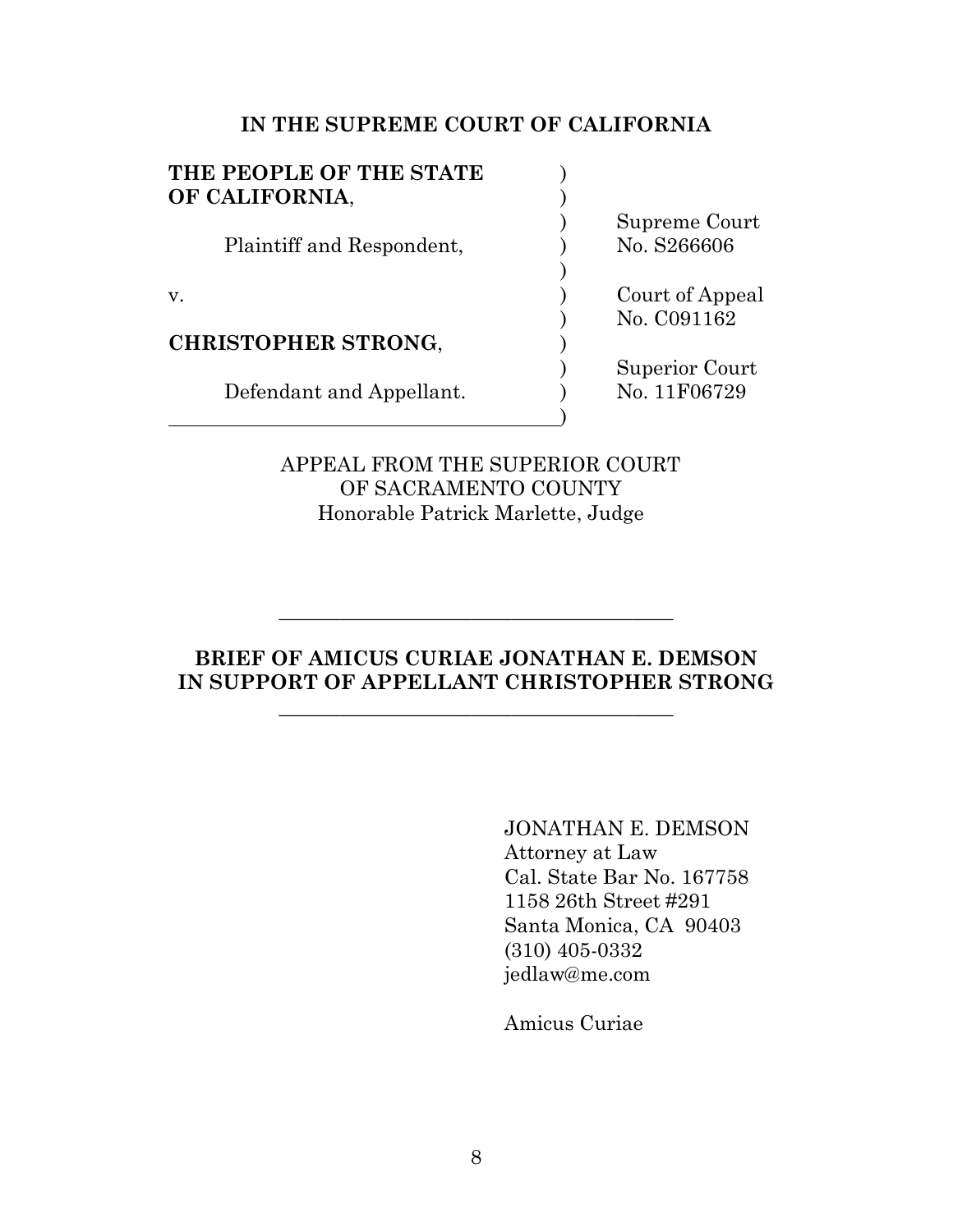#### **ARGUMENT**

**I. THE COURT OF APPEAL'S RULING THAT APPELLANT'S FELONY-MURDER SPECIAL CIRCUMSTANCE TRUE FINDING PRECLUDES HIM FROM MAKING A** *PRIMA FACIE* **SHOWING OF ELIGIBILITY FOR RESENTENCING UNDER PENAL CODE SECTION 1170.95 IS BASED ON A MISAPPLICATION OF THE DOCTRINE OF ISSUE PRECLUSION**

Because the jury at appellant's 2014 trial was not asked to decide whether he is eligible for relief pursuant to Penal Code section 1170.95, a law not in existence at that time, the crucial question in this case is whether the jury's special circumstance finding nevertheless precludes re-litigation of whether appellant acted with reckless indifference to life as a major participant in the underlying robbery and burglary. Such a finding today would presumably render appellant ineligible for relief under the new law because he could still be convicted of felony murder under the current version of Penal Code section 189, subdivision (e)(3), as amended by Senate Bill No. 1437. (See Pen. Code, § 1170.95, subd. (a).)

In short, does issue preclusion (sometimes referred to as 'collateral estoppel') render appellant ineligible for relief as a matter of law?

Issue preclusion applies only if the issue previously decided by the jury is *identical* to the issue currently before the court. (See *Lucido v. Superior Court* (1990) 51 Cal.3d 335, 341.) If that were true in cases like this one, no defendant with a felony murder special circumstance true finding, regardless of whether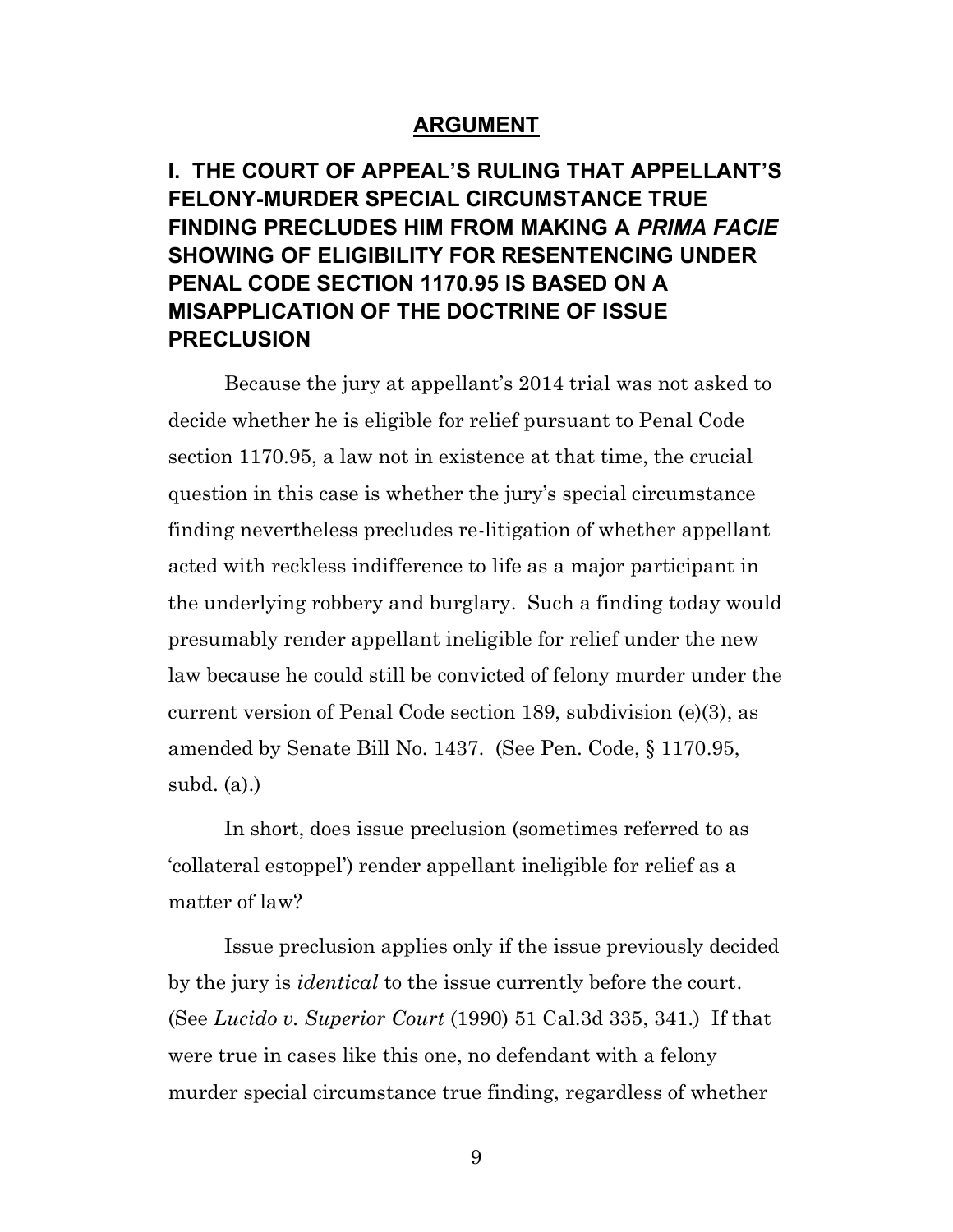it predates this Court's decisions in *People v. Banks* (2015) 61 Cal.4th 788 and *People v. Clark* (2016) 63 Cal.4th 522, could challenge that finding by way of a habeas corpus petition or in any other proceeding. Such is the doctrine of issue preclusion: Once an issue has been resolved, its re-litigation is precluded by principles of *res judicata*.

Yet, in recent years defendants in appellant's position have successfully challenged their felony-murder special circumstance true findings. (See, e.g., *In re Scoggins* (2020) 9 Cal.5th 667, 677- 683; *In re Taylor* (2019) 34 Cal.App.5th 543, 556-561; *In re Ramirez* (2019) 32 Cal.App.5th 384, 404-406; *In re Bennett* (2018) 26 Cal.App.5th 1002, 1018-1027; *In re Miller* (2017) 14 Cal.App.5th 960, 974-977.)

Such defendants have done so on the grounds that *Banks* and *Clark* altered the criteria for such findings to such an extent that, although affirmed on direct appeal prior to *Banks* and *Clark*, their special circumstance findings are no longer supported by sufficient evidence. (See *People v. Galvan* (2020) 52 Cal.App.5th 1134, 1141 ["These new considerations clarified the requirements for the felony murder special circumstance so significantly that courts have allowed defendants to challenge the validity of pre-*Banks* and *Clark* special circumstances findings via habeas corpus"], review granted October 14, 2020, S264284.)

But why were such defendants not prevented by the doctrine of issue preclusion from re-litigating their special circumstance true findings? The answer is simple. The issue decided by a jury prior to *Banks* and *Clark* is not necessarily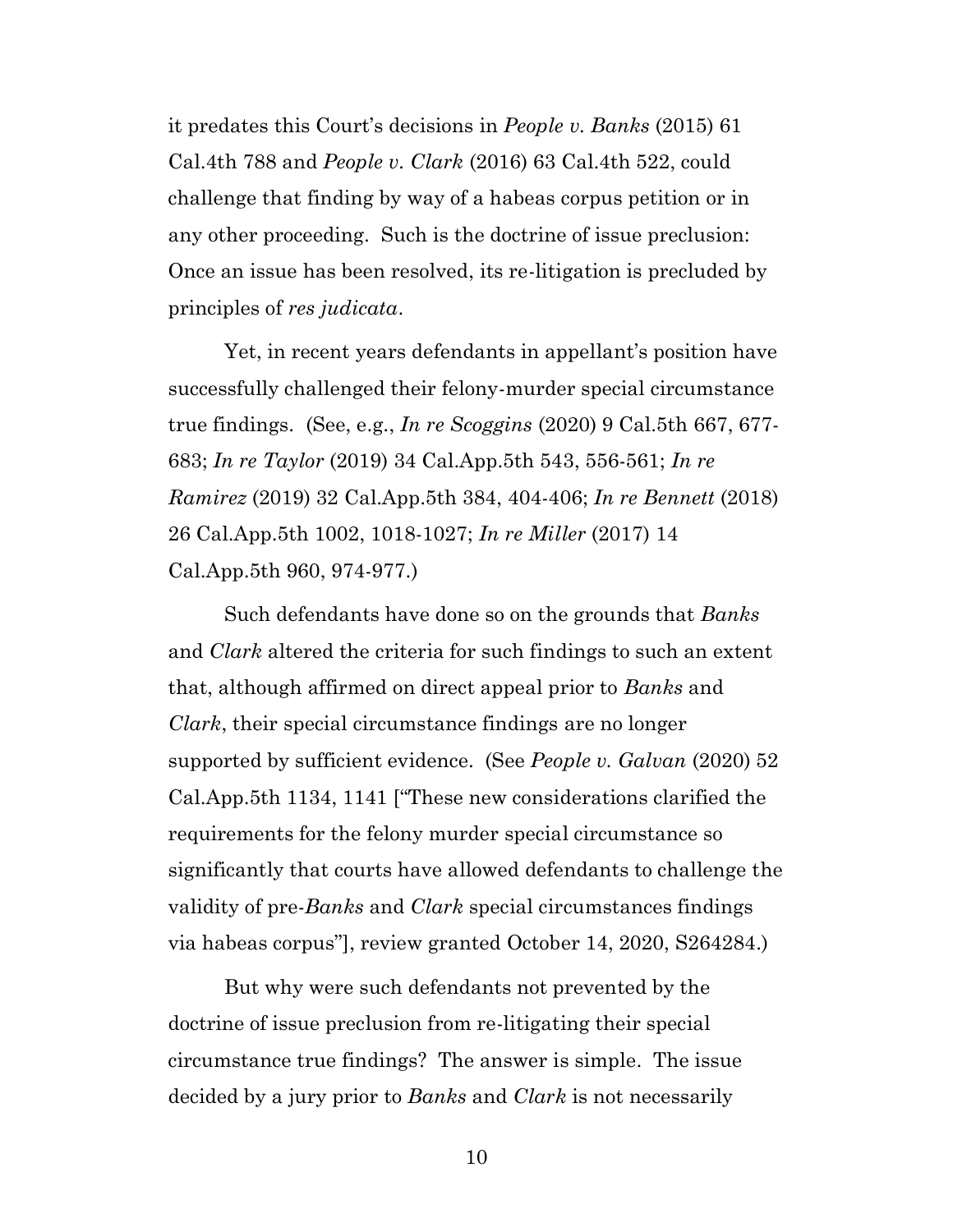identical to the issue presented today.

Some courts (including the court of appeal in this case) have concluded that a pre-*Banks* and *Clark* felony-murder special circumstance true finding is really no different from the same finding after *Banks* and *Clark* because the pattern jury instructions concerning that allegation are not necessarily any different, since specific instructions on the *Banks* and *Clark* factors are optional. (See *People v. Allison* (2020) 55 Cal.App.5th 449, 458.) Other courts have asserted that any differences arise only at the level of appellate review. (See *People v. Nunez* (2020) 57 Cal.App.5th 78, 93, fn. 7, review granted January 13, 2021, S265918)

But if all felony-murder special circumstance true findings necessarily resolved identical issues regardless of whether they predated *Banks* and *Clark*, defendants would be precluded from re-litigating those findings once their judgments become final, and every so-called '*Banks* writ' would have to be denied on that basis. Clearly, such is not the case. To be sure, not all defendants who file a *Banks* writ will prevail, but the mere possibility that they might, and the fact that such a petition is colorable, shows that the jury's finding in such cases is not necessarily identical to the same finding made today.

All that matters for cases like this one is that a pre-*Banks* and *Clark* felony-murder special circumstance true finding is not necessarily identical to the same finding after *Banks* and *Clark*. From the standpoint of issue preclusion, it does not matter whether the differences arise only at the level of appellate review.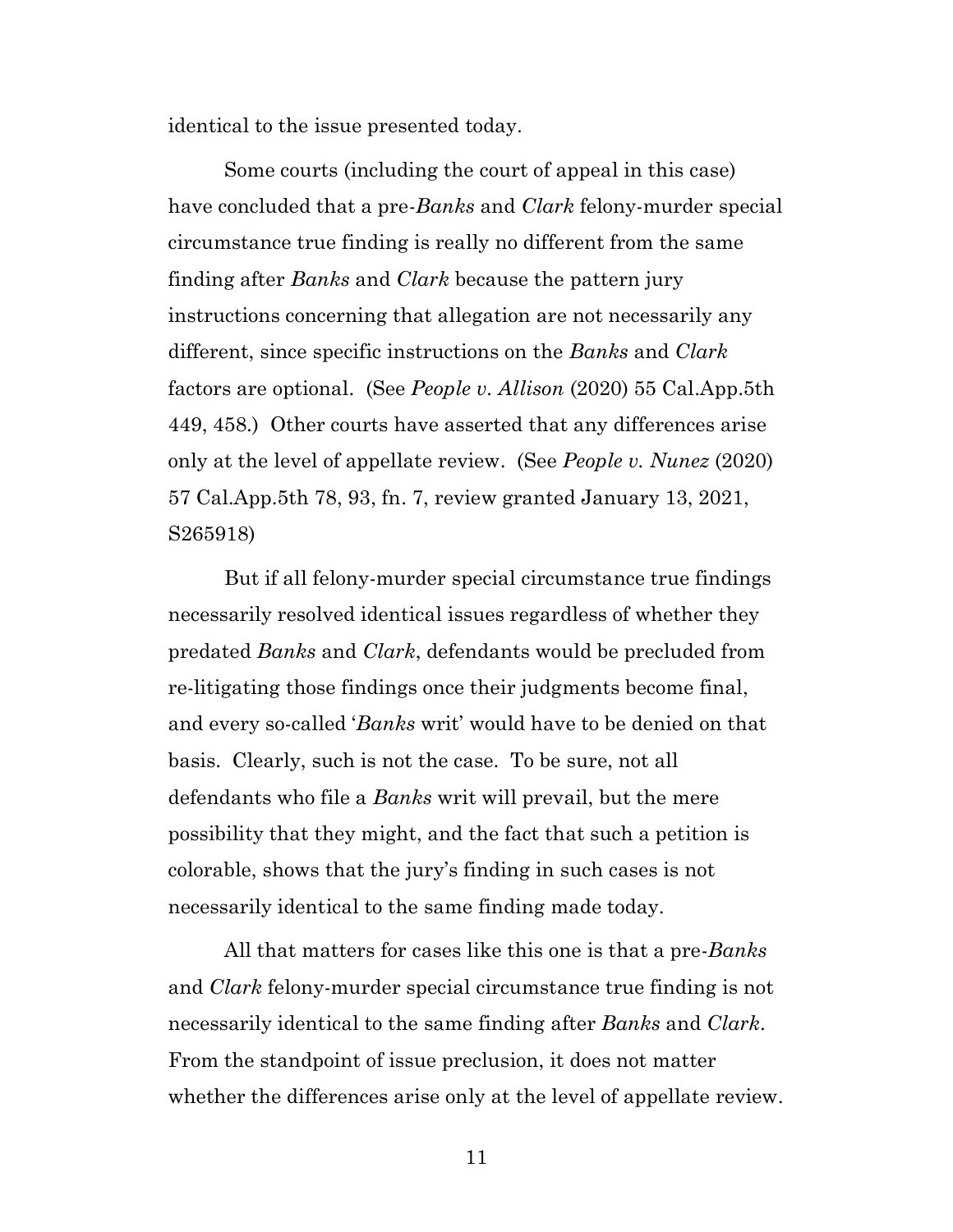If the issue decided by the jury is not necessarily *identical* to the issue currently before the court, issue preclusion does not apply. And unless the jury's special circumstance true finding precludes re-litigation of whether appellant acted with reckless indifference to human life as a major participant, that finding does not preclude appellant's eligibility for resentencing under Penal Code section 1170.95.

Furthermore, a judicial determination that the evidence is sufficient to sustain appellant's special circumstance finding even after *Banks* and *Clark* would not make that finding identical to the same finding made after *Banks* and *Clark*. Evaluated in relation to the factors set forth in *Banks* and *Clark*, evidence that is still *sufficient* to sustain such a finding may nevertheless no longer be enough to persuade the finder of fact that the allegation is true beyond a reasonable doubt. While the pattern jury instructions on the *Banks* and *Clark* factors may be optional, both parties now have every incentive to tailor their approach to the evidence around those factors, which in turn makes it more likely the aforementioned optional instructions will be given. In any event, the extent to which the trial evidence and/or the jury instructions would differ because of *Banks* and *Clark* if appellant were tried today is a matter of pure speculation, and there is simply no basis for the claim that a jury's finding today would necessarily be identical to the jury's finding in 2014, regardless of whether the 2014 finding survives another sufficiency review. This is why a judicial determination that the evidence is still sufficient to sustain appellant's special circumstance finding is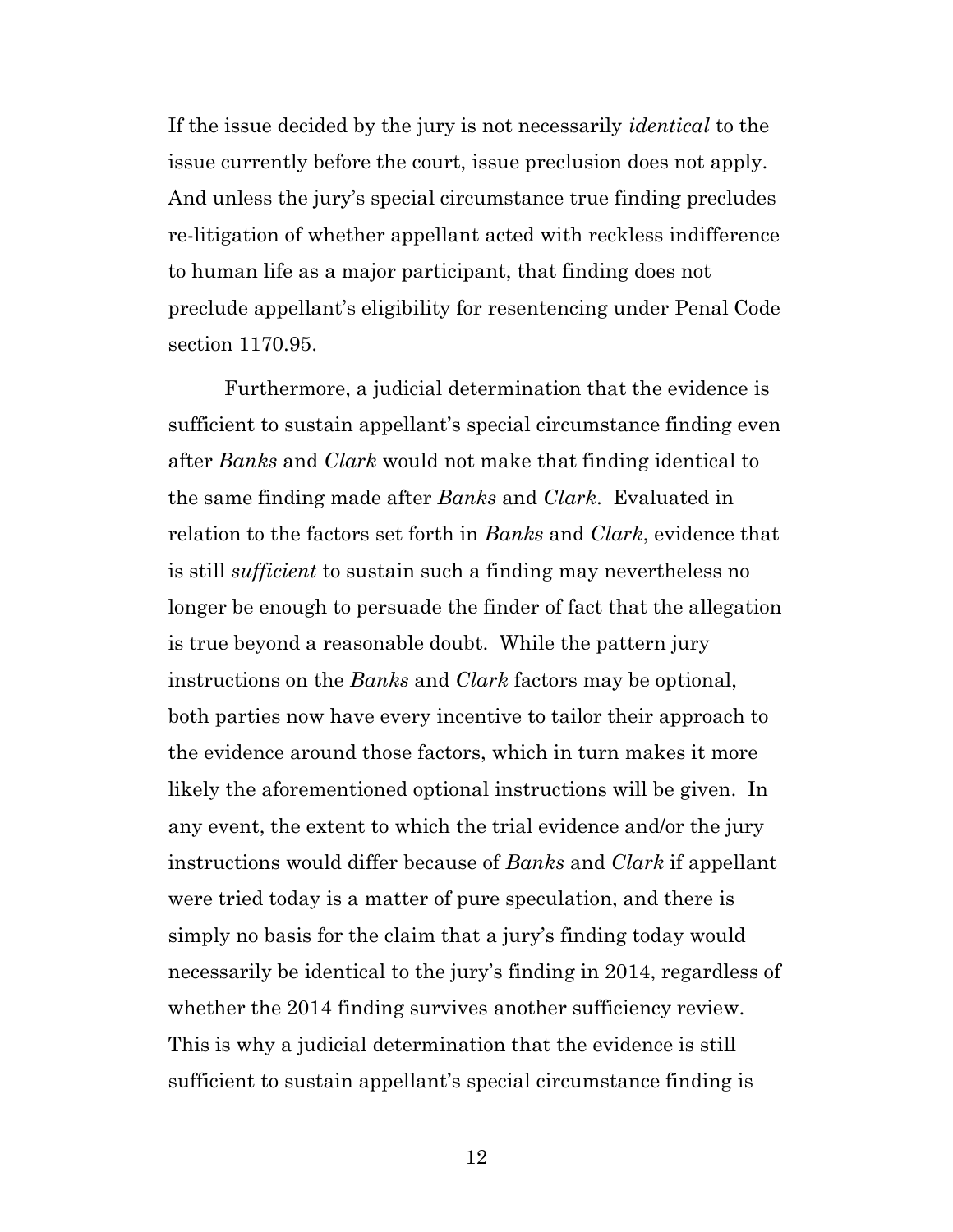irrelevant to his eligibility for relief under the new law.

This does not mean that appellant's special circumstance true finding was rendered a nullity by the decisions in *Banks* and *Clark*. It remains part of his judgment of conviction unless and until it is vacated. Furthermore, nothing prevents the prosecution from endeavoring to prove beyond a reasonable doubt at an evidentiary hearing (Pen. Code, § 1170.95, subd. (d)(3)) that appellant acted with reckless indifference to human life as a major participant as those terms were clarified in *Banks* and *Clark*.

But the court of appeal's ruling that appellant's felonymurder special circumstance true finding precludes him from making a *prima facie* showing of eligibility for resentencing is based on a misapplication of the doctrine of issue preclusion.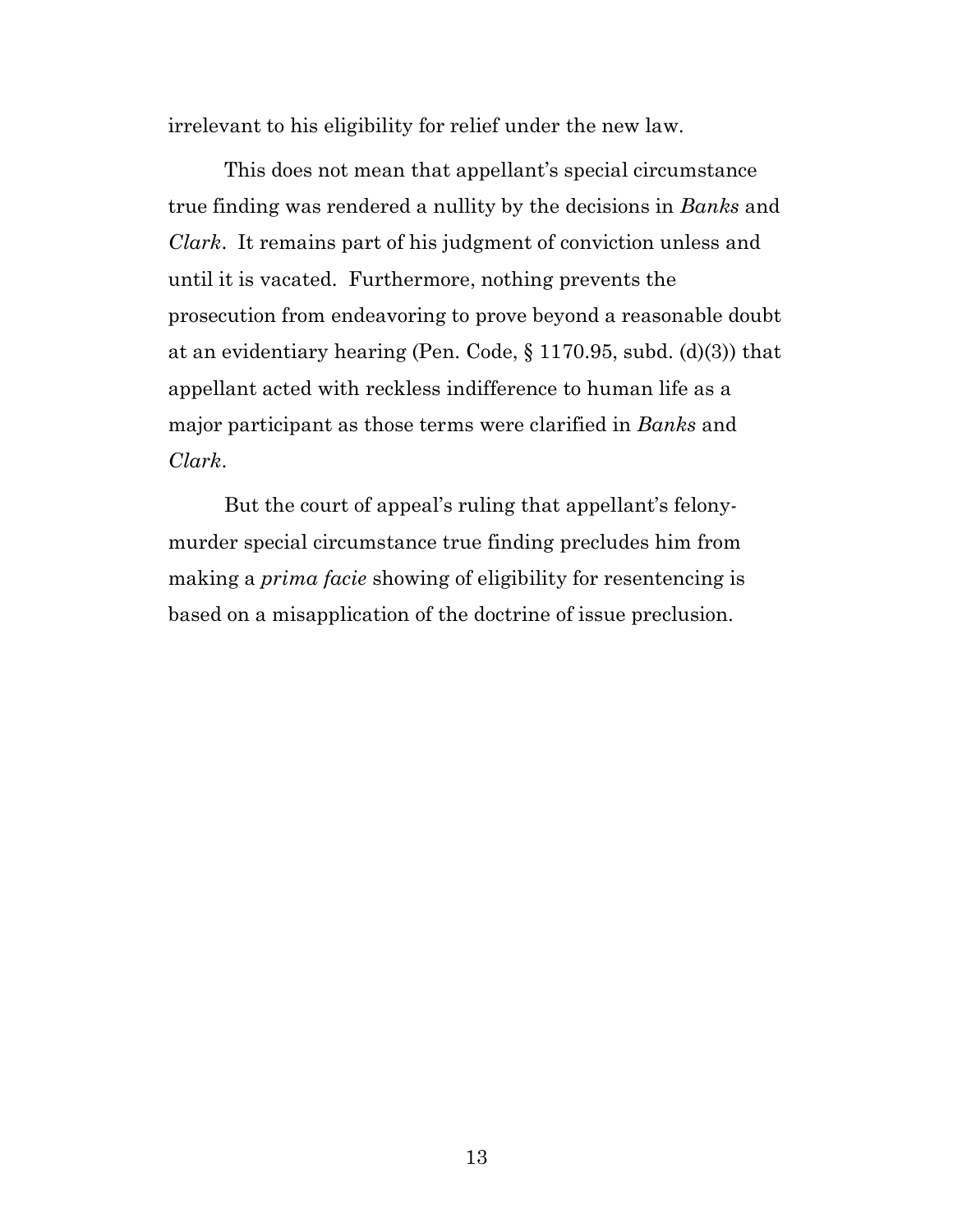### **CONCLUSION**

This Court should hold that a felony-murder special circumstance true finding that pre-dates *Banks* and *Clark* does not preclude a defendant from making a *prima facie* showing of eligibility for resentencing under Penal Code section 1170.95.

Respectfully Submitted,

Dated: September 30, 2021 JONATHAN E. DEMSON

Amicus Curiae

\_\_\_\_\_\_\_\_\_\_\_\_\_\_\_\_\_\_\_\_\_\_\_\_\_\_\_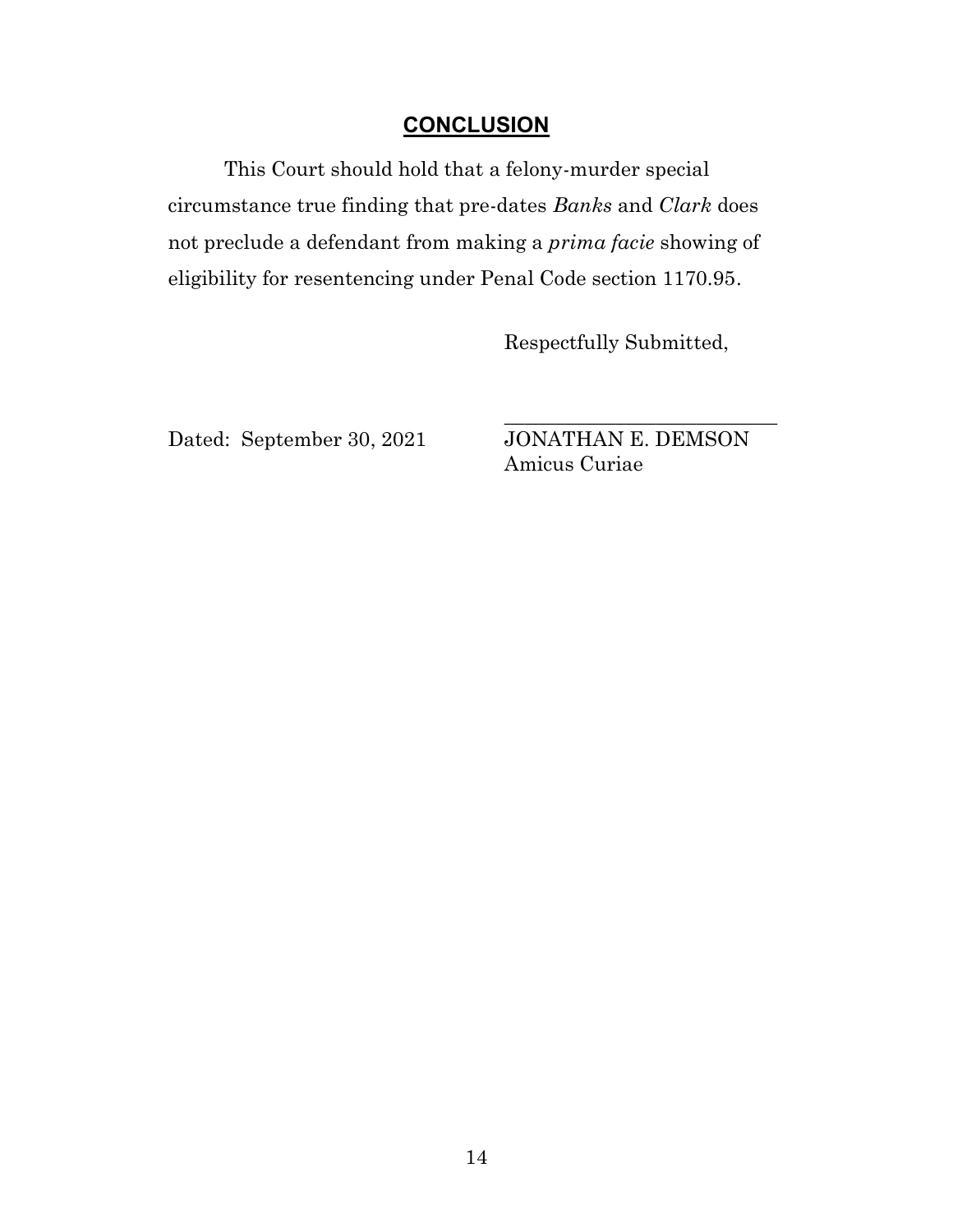| THE PEOPLE OF THE STATE    |                 |
|----------------------------|-----------------|
| OF CALIFORNIA,             |                 |
|                            | Supreme Court   |
| Plaintiff and Respondent,  | No. S266606     |
|                            |                 |
| V.                         | Court of Appeal |
|                            | No. C091162     |
| <b>CHRISTOPHER STRONG,</b> |                 |
|                            | Superior Court  |
| Defendant and Appellant.   | No. 11F06729    |
|                            |                 |

### **CERTIFICATE OF WORD COUNT**

Pursuant to rule 8.520(c)(1) of the California Rules of Court, amicus curiae Jonathan E. Demson certifies that his amicus curiae brief filed in connection with the above-captioned matter consists of approximately 2,422 words, as determined by using the 'word count' feature of the Microsoft Word program used in drafting the brief.

Respectfully Submitted,

Dated: September 30, 2021 JONATHAN E. DEMSON

Amicus Curiae

\_\_\_\_\_\_\_\_\_\_\_\_\_\_\_\_\_\_\_\_\_\_\_\_\_\_\_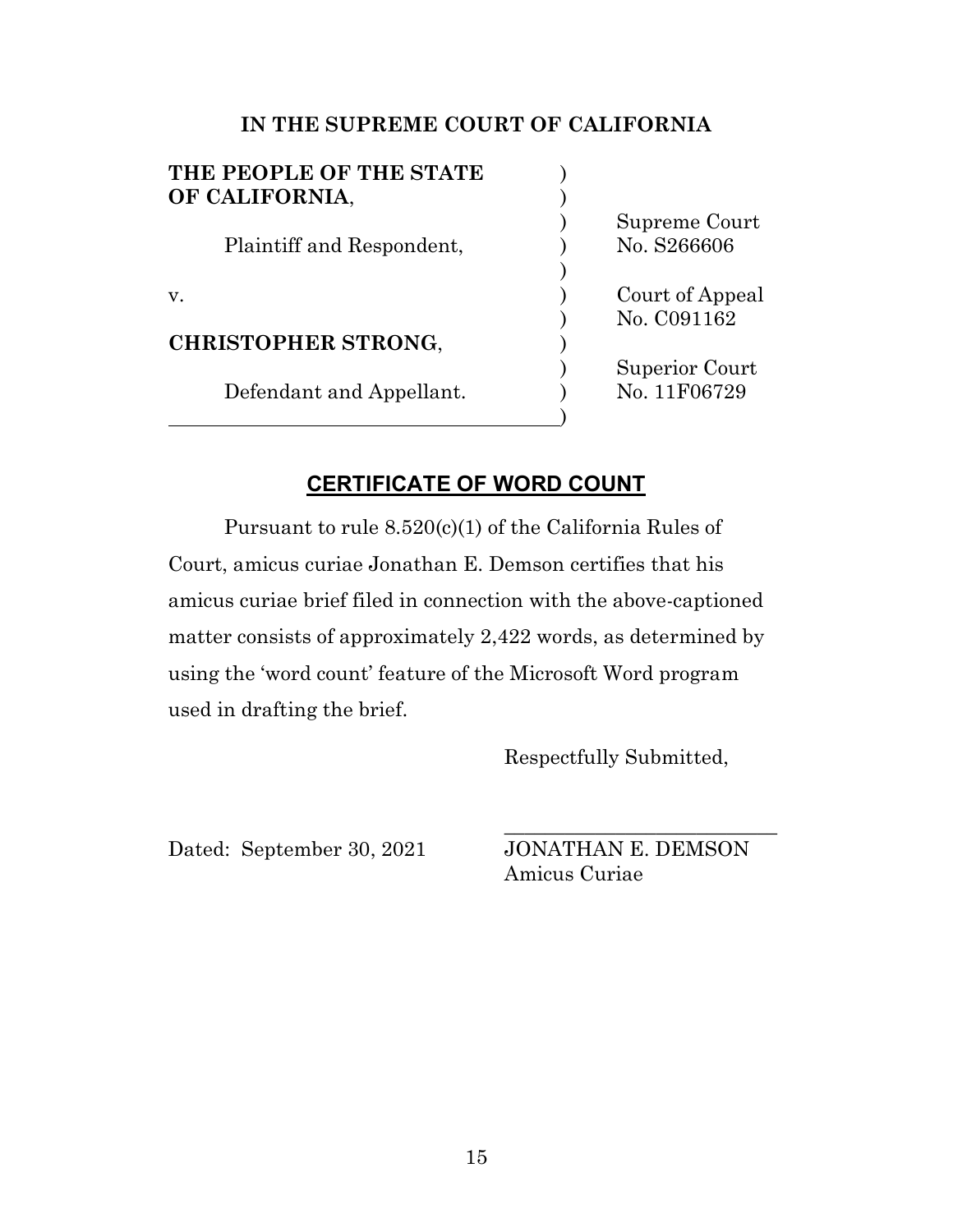## *PROOF OF SERVICE*

## **STATE OF CALIFORNIA**

Supreme Court of California

### **STATE OF CALIFORNIA**

Supreme Court of California

#### Case Name:**PEOPLE v. STRONG** Case Number:**S266606** Lower Court Case Number:**C091162**

- 1. At the time of service I was at least 18 years of age and not a party to this legal action.
- 2. My email address used to e-serve: **jedlaw@me.com**
- 3. I served by email a copy of the following document(s) indicated below:

Title(s) of papers e-served:

| Filing Type         | <b>Document Title</b>            |
|---------------------|----------------------------------|
| <b>APPLICATION</b>  | B266606 AmicusCuriaeBrief Demson |
| Service Recipients: |                                  |

| <b>Person Served</b>                    | <b>Email Address</b>                                     |      | <b>Type Date / Time</b>       |
|-----------------------------------------|----------------------------------------------------------|------|-------------------------------|
| Diane Boggess                           | Diane.Boggess@doj.ca.gov                                 | e-   | 9/29/2021                     |
| DOJ Sacramento/Fresno AWT Crim          |                                                          |      | Serve <sup>[7:45:15 PM]</sup> |
| Eric Christoffersen                     | $\text{Eric.Christoffersen}(\text{a},\text{doj.ca.gov})$ | le-  | 9/29/2021                     |
| DOJ Sacramento/Fresno AWT Crim          |                                                          |      | Serve <sup>[7:45:15 PM]</sup> |
| 186094                                  |                                                          |      |                               |
| Office of the Attorney General          | sacawttruefiling@doj.ca.gov                              | le-  | 9/29/2021                     |
| Office of the Attorney General          |                                                          |      | Serve <sup>[7:45:15 PM]</sup> |
| Deborah Hawkins                         | dhawkins $8350$ @gmail.com                               | le-  | 9/29/2021                     |
| Deborah L. Hawkins                      |                                                          |      | Serve 7:45:15 PM              |
| 127133                                  |                                                          |      |                               |
| Aj Kutchins                             | $ a $ .kutchins@ospd.ca.gov                              | le-  | 9/29/2021                     |
| Office of the State Public Defender     |                                                          |      | Serve 7:45:15 PM              |
| 102322                                  |                                                          |      |                               |
| Stefanie Mahaffey, Deputy District      | 901 G Street                                             | Mail | 9/29/2021                     |
| <b>Attorney</b>                         | Sacramento, CA 95814                                     |      | 7:45:15 PM                    |
|                                         |                                                          |      |                               |
| Hon. Patrick Marlett, Superior Court of | Gordon D. Schaber Sacramento County Courthouse, 720      | Mail | 9/29/2021                     |
| California                              | 9th Street                                               |      | 7:45:15 PM                    |
|                                         | Sacramento, CA 95814                                     |      |                               |

This proof of service was automatically created, submitted and signed on my behalf through my agreements with TrueFiling and its contents are true to the best of my information, knowledge, and belief.

I declare under penalty of perjury under the laws of the State of California that the foregoing is true and correct.

#### 9/29/2021

Date

#### /s/Jonathan Demson